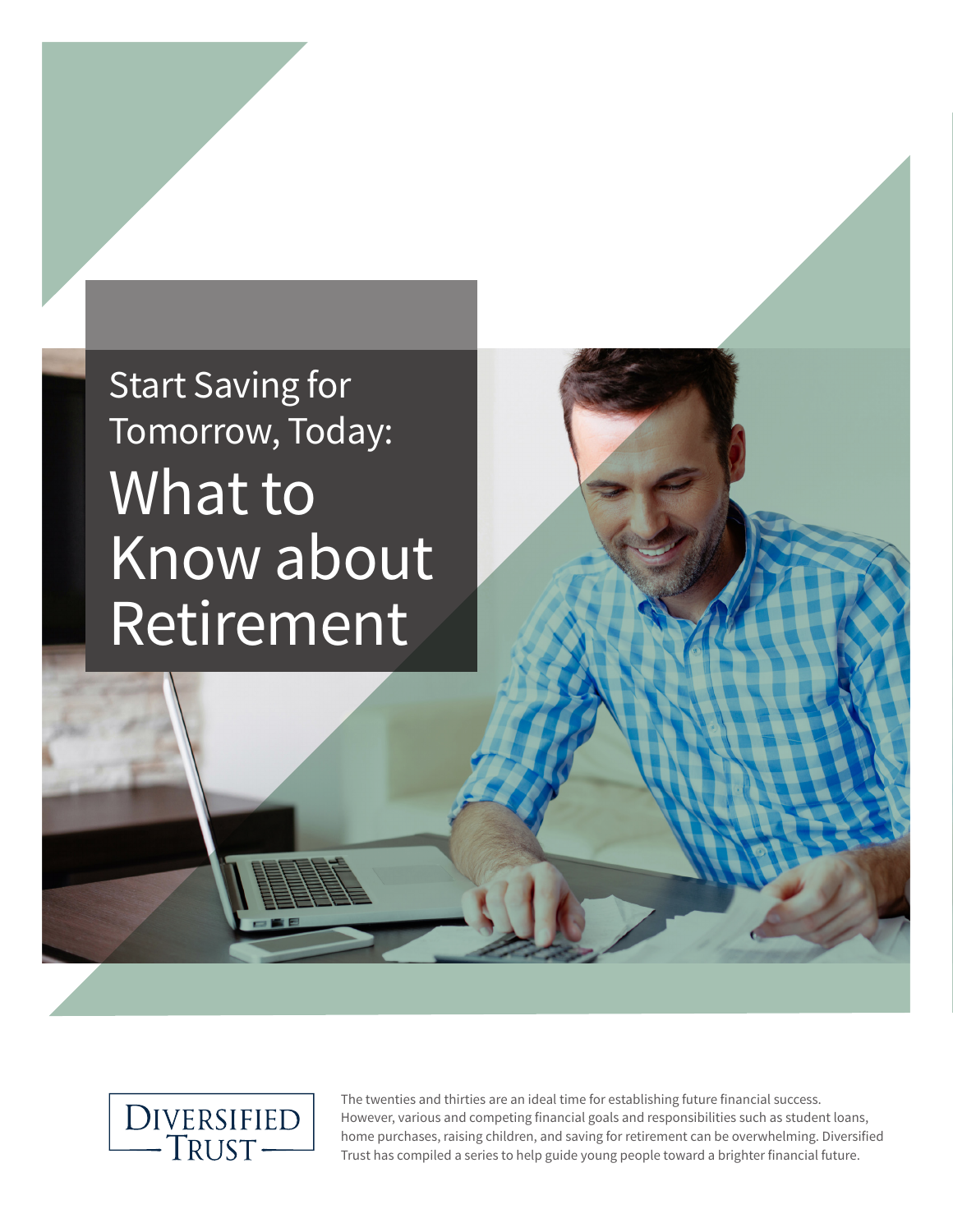Retirement considerations are a key component of any deliberate financial planning exercise. But, as a young adult kickstarting your career, retirement may feel like light-years away. Though you may not be retiring soon, saving for retirement cannot begin soon enough.

*Over the next twenty years, older Americans are projected to hand down approximately \$70 trillion to their Millennial and Gen X heirs in the Great Wealth Transfer. Gen X (born 1965- 1980) will inherit 57% of these assets, while Millennials (born 1981-1996) will inherit 43%.*

# $\triangleright$  TIME = MONEY

Let's start with a question: "Why now?" When it comes to retirement savings, understanding the time value of money is the most important principle. \$100 earned today is worth exponentially more than \$100 earned five years from now, thanks to the potential earning capacity of today's money.

Any amount of money is worth more the sooner it is invested. And thanks to the power of compounding, your initial investment can grow at a faster rate. Let's say you put \$10,000 into your retirement account with a 5% rate of return. Your closing balance at the end of the year would be \$10,500.

In year two, the 5% rate of return is not calculated on your initial \$10,000, but rather the \$10,500 balance. Therefore, your retirement account will gain \$525 in year two, making your closing balance \$11,025.

The same will happen in year three, with a 5% return on \$11,025, closing year three at \$11,576. That's \$1,576 in growth in just three years. Imagine what that number is in 30 years! (There's a formula for that, if you're curious.) And, if you are contributing to that initial \$10,000 on a regular basis, the amount of compound earnings is even greater.

### ▶ BUILDING THE NEST EGG

Once you have decided to save for retirement today, the next logical question is, "How much should I save?" The answer: "As much as you can." While that may not be a satisfying response, it is truly the most accurate one.

Everyday expenses and short-term savings are likely a priority for you right now. You are just beginning to build a life for yourself, so there's no need to go into credit card debt just to save for retirement. However, any excess funds you have should be contributed to retirement savings, no matter how small. As your earnings increase over time and you have more discretionary income, you can and should increase your retirement contributions. If you can afford to, consider maxing out your annual contributions to tax-deferred accounts so you can reap the full benefits of those accounts.

While cash flow planning and potential withdrawal schedules can wait until further down the line, building as much of a retirement nest egg as possible early in one's career should be the priority.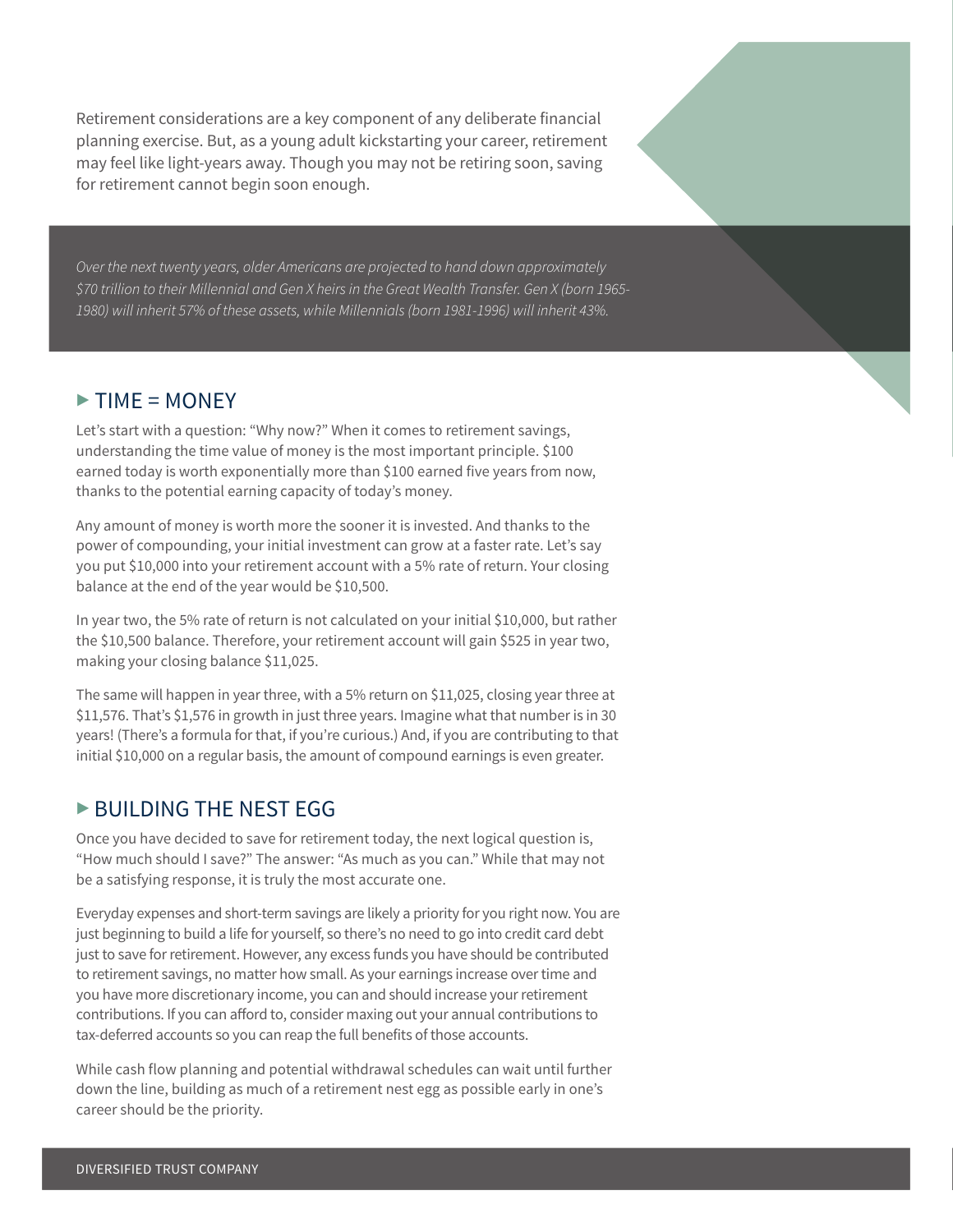# $\triangleright$  DECODING THE 401(K) AND IRA

Allocating savings to tax-deferred accounts in the early days of your career can make an incredible difference later in life. While a number of these accounts exist, priority at this phase of your planning should be placed on the 401(k) and the Individual Retirement Account (IRA).

**401(k)** accounts are employer-sponsored retirement plans where funds are deferred into the retirement account directly from your compensation. In 2022, the maximum that a single individual can contribute into a 401(k) is \$20,500. Most employers will offer to match contributions up to a certain amount. **Translation: free money**. For this reason, funding a 401(k) account should take priority over funding of an IRA.

A Roth  $401(k)$  is a type of  $401(k)$  that allows you to make after-tax contributions, then make tax-free withdrawals when you retire. Most employers that offer a Roth 401(k) and traditional 401(k) will allow you to split your contributions or switch between accounts.

401(k) accounts are only active while you work for the sponsoring employer. Following termination of employment, funds from the 401(k) can be rolled into an IRA account. Every 401(k) is different and may have specific rules and regulations associated with the program, so it is important to review plan information available from the sponsor.

Unlike a 401(k), an **Individual Retirement Account (IRA)** has no affiliation with an employer. There are two types of IRAs – a Roth IRA and a Traditional IRA.

A **Roth IRA** has income-eligibility restrictions, making it ideal for the early days of your career. To contribute to a Roth IRA in 2022, you must be making less than \$144,000 (modified adjusted gross income), or less than \$214,000 for married couples filing jointly. You can contribute up to \$6,000 per year if you are under 50 and \$7,000 per year If you are over 50.

There is no tax break on money contributed to your Roth IRA, but earnings and withdrawals are generally tax-free. If you are in a lower tax bracket now than you plan to be when accessing the funds, investing after-tax dollars and receiving tax -free withdrawals works to your advantage. Roth IRAs do not require withdrawals during your lifetime, so you can even pass the account on to your children. If you withdraw funds prior to age 59  $\frac{1}{2}$ , you may have to pay a 10% early withdrawal penalty. You can, however, withdraw up to \$10,000 of Roth earnings penalty-free to pay for qualified first-time home buyer expenses, provided it has been at least five years since your first contribution. Roth IRAs can be invested in wide variety of investment options, Including index funds, lifecycle funds, individual stocks, and exchange-traded funds (to name a few).

Anyone with earned income can contribute to a **Traditional IR**A, but tax deductibility is based on income limits and participation in an employer plan. In 2022, the contribution limit for a Traditional IRA is \$6,000 if you are under 50, and \$7,000 for those age 50 and above. Anyone with earned income who is younger than 70 ½ can contribute to a Traditional IRA.

Once you reach age 72 (70 ½ if born before July 1, 1949), you must take required minimum distributions from your retirement plans Most retirement plans (excluding Roth 401(k)s and IRAs) also have a 10% early withdrawal penalty, which can be waived if you are under 59 ½ for first-time home buyer expenses, qualified higher education expenses, and some disability or medical expenses (up to \$10,000).

| <b>MAXIMUM YEARLY CONTRIBUTION (2022)</b>                                                                                                                      |                                                                                                                                                                                                               |
|----------------------------------------------------------------------------------------------------------------------------------------------------------------|---------------------------------------------------------------------------------------------------------------------------------------------------------------------------------------------------------------|
| \$6,000                                                                                                                                                        | \$6,000                                                                                                                                                                                                       |
| \$7,000 if age 50<br>or older.                                                                                                                                 | \$7,000 if age 50<br>or older.                                                                                                                                                                                |
| Does not apply to rollover contributions                                                                                                                       |                                                                                                                                                                                                               |
| CAN YOU EARN TOO MUCH TO CONTRIBUTE?                                                                                                                           |                                                                                                                                                                                                               |
| No.                                                                                                                                                            | Yes.<br>You must earn less<br>than \$144,000 filing<br>single, \$214,000<br>married filing jointly<br>in 2022.                                                                                                |
| CAN YOU CONTRIBUTE TO THE IRA<br>AT THE SAME TIME AS A 401 $(K)$ ?                                                                                             |                                                                                                                                                                                                               |
| Yes.<br>However, you may not<br>be able to deduct the<br>entire amount from<br>your taxes, depending<br>on income and how<br>much you contribute.              | Yes.                                                                                                                                                                                                          |
| <b>ARE YOUR CONTRIBUTIONS</b><br><b>TAX DEDUCTIBLE?</b>                                                                                                        |                                                                                                                                                                                                               |
| Maybe.                                                                                                                                                         | No.                                                                                                                                                                                                           |
| DO YOU HAVE TO TAKE OUT MONEY?                                                                                                                                 |                                                                                                                                                                                                               |
| Yes.<br>You must start<br>withdrawing money<br>("required minimum<br>distributions") at 72.                                                                    | No, if you opened<br>the account. If you<br>inherited it, you must<br>take distributions,<br>although the process<br>differs between<br>surviving spouses<br>and non-spouse<br>beneficiaries.                 |
| <b>HOW DO YOU GET YOUR MONEY OUT?</b>                                                                                                                          |                                                                                                                                                                                                               |
| Withdrawals <b>after</b><br>age 59 1/2 are taxed<br>as regular income.<br>Any withdrawal made<br>before then is subject<br>to taxes plus a 10%<br>penalty fee. | Withdrawals after age<br>59 1/2 are not taxed,<br>as long as you've had<br>the account for at least<br>five years.<br>You can withdraw<br>contributions tax-<br>free any time, but if<br>under age 59 1/2 you |
|                                                                                                                                                                | must pay taxes and                                                                                                                                                                                            |

10% penalty fee on

earnings.

**TRADITIONAL IRA ROTH IRA WHO CAN USE IT?**

> Anyone who earns or whose spouse earns "taxable compensation," **no matter how old**

**they are.**

Anyone who earns or whose filing-jointly spouse earns "taxable compensation," until

**age 70 1/2.**